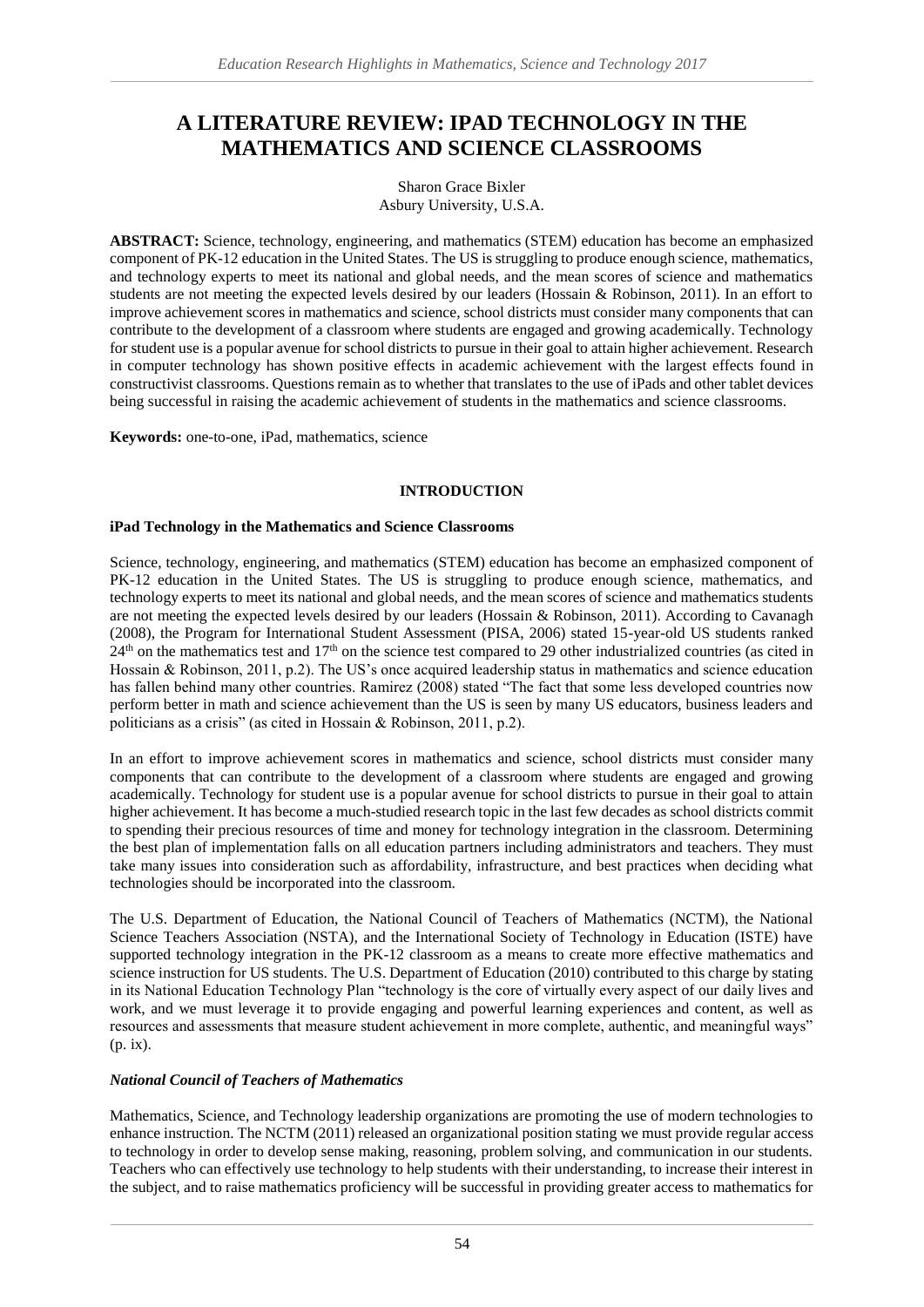every student. The Common Core State Standards for Mathematics (CCSSM, 2010) also encourages the use of technology in its fifth standard for mathematical practice: use appropriate tools strategically. It states mathematically proficient students will use available tools including calculators, spreadsheets, statistical packages, and dynamic geometry software to solve mathematical problems. Mathematics proficiency opens the door for a number of career choices in the STEM fields empowering our students for their future.

#### *National Science Teachers Association*

The NSTA, through its Next Generation Science Standards (NGSS, 2013), also encourages the use of technology for the role it plays in the learning of science by recognizing that new technologies have given our scientists new capabilities for studying the natural world. The advances in technology have also provided more precise ways to record, manage, and analyze data as students conduct investigations during the learning process. The NGSS framework states, "engineering and technology provide opportunities for students to deepen their understanding of science by applying their developing scientific knowledge to the solution of practical problems… By integrating technology and engineering into the science curriculum, teachers can empower their students to use what they learn in their everyday lives" (NGSS, Appendix A, p.5).

## *International Society of Technology in Education*

ISTE (2013) developed the widely recognized standards for learning, teaching, and leading with technology. Through sets of standards designed for students, teachers, administrators, coaches, and computer science educators, ISTE has provided schools with a set of best practices for technology use designed to improve higherorder thinking skills, prepare students for the global job market, design student-centered, project-based and online learning environments, guide schools in creating digital places of learning, and inspire models for students to encourage working, collaborating and decision making.

With the support of the national groups and an abundance of technology appearing in schools, it is imperative teachers learn effective ways to incorporate technology into their classrooms to increase academic achievement. The National Education Technology Plan (US Department of Education, 2010) calls for teachers to use technology to create engaging and empowering learning experiences for their students that are designed to meet the individual needs and the prior knowledge of the learner.

#### **The Choice of iPads for the Classroom**

Mobile devices, such as the iPad and other tablet-based devices, are some of the latest technology schools are looking toward for assistance in the teaching of the CCSSM and NGSS standards. There has been a substantial amount of research on computer technology in the areas of mathematics and science showing the benefits of its implementation in the classroom (Bayraktar, 2002; Li & Ma, 2010). However, according to Fisher, Lucas, and Galstyan (2013), "There is very little research involving the direct observation of the usage of iPads in the classroom" (p.166). Most of the iPad-focused research involves analyzing students' and teachers' perceptions of the benefits of iPads rather than measuring its effects on academic achievement. In order for school systems to justify the expense of incorporating mobile devices, such as the iPad, into their instruction, research needs to be conducted to determine the effect, if any, on students' learning.

The review of the literature for the use of iPads in the classroom centered on the following topics:

- 1. Technology in a constructivist learning environment (CLE)
- 2. Constructivist-oriented Technological Pedagogical Content Knowledge
- 3. Computer technology in the mathematics and science classroom
- 4. iPads in the mathematics and science classroom
- 5. iPads in a one-to-one environment
- 6. Laptops in a one-to-one environment

#### **Constructivism and the Constructivist Learning Environment**

Ertmer and Newby (1993) stated Constructivism sees knowledge as something an individual creates from his experiences. The learner and the environment play a part in the construction of knowledge through their interactions with each other, and knowledge is constantly evolving as the learner experiences more of the world. Learning must take place in a real world setting where students can relate prior knowledge to the task at hand. Strategies most appropriate for a constructivist-learning environment are providing tasks mirroring real world situations, modeling and coaching throughout the process, collaborative learning, discussions, debates, and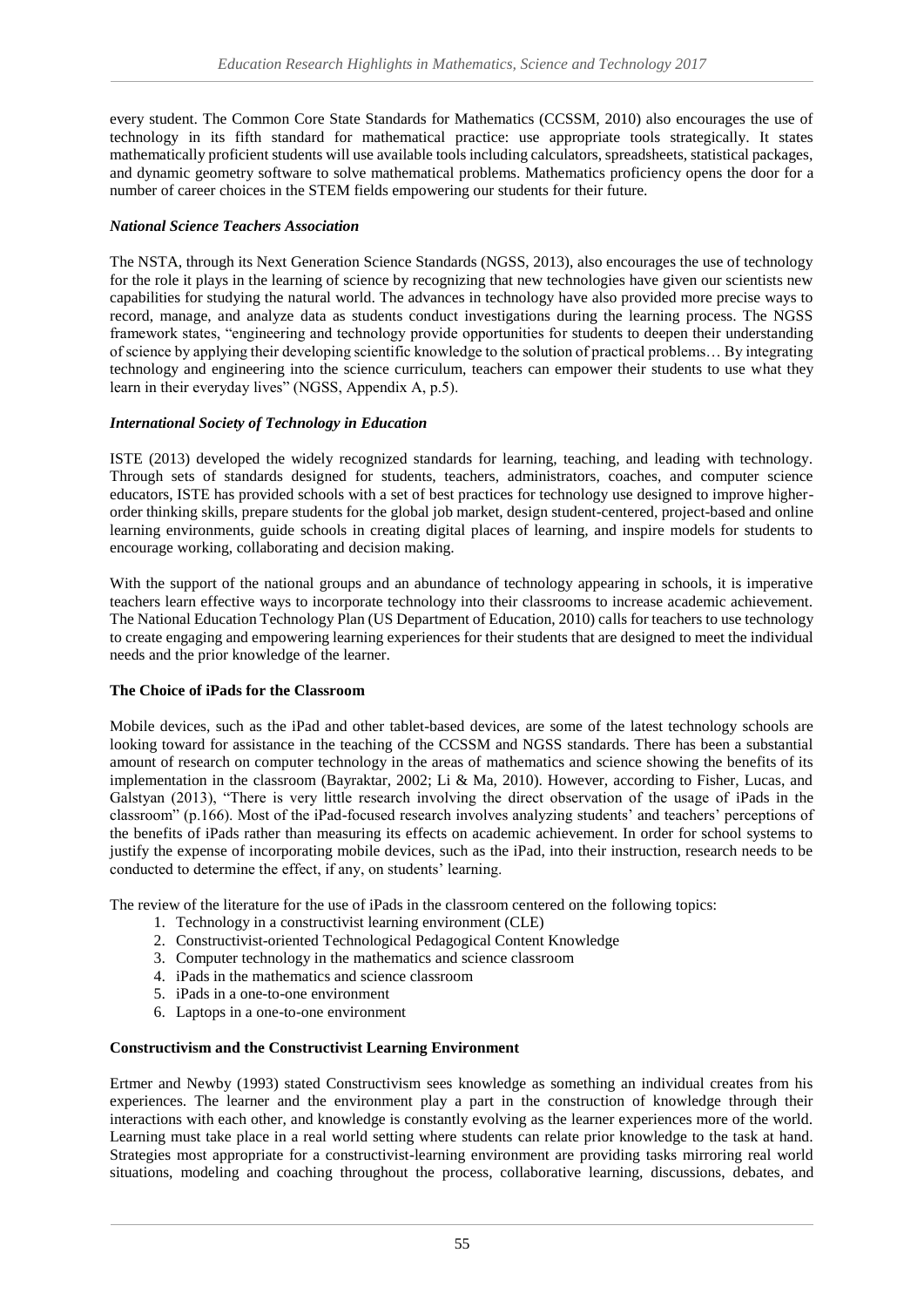reflection during and after the task. Constructivist teachers emphasize the context in which the learning occurs, encourage learners to actively use their prior knowledge, present information in multiple ways, and support using problem-solving skills. By analyzing different ways of representing a problem, they can design experiences that are authentic and relevant to the learner's world.

From Constructivism has come the instructional design of constructivist-learning environments (CLE). A CLE can be defined as "a place where learners may work together and support each other as they use a variety of tools and information resources in their guided pursuit of learning goals and problem-solving activities" (Wilson, 1996, p.5). Jonassen, Peck, & Wilson, (1999) add these environments provide students with the opportunities to "explore, experiment, construct, converse, and reflect on what they are doing so that they learn from their experiences" (as cited in Wang, Teo, & Woo, 2009, p.81). This leads to a more student-centered and collaborative learning environment. Participating in this environment allows students to deepen their understanding of content through the use of resources and sharing of knowledge (Kong, 2011).

Technology can aid in the construction of a CLE by providing current information not available in textbooks giving an authenticity to the lessons. The use of online resources can facilitate "the learner's journey of discovery and acquisition of new knowledge. Communication resources such as discussion boards enable learners to participate in collaborative learning with other students and with educators" (Sultan, Woods, & Koo, 2011, p.151). Fosnot (1996) stated students acquire knowledge by physically constructing it through active learning. Providing technology-based CLE's allows students to participate in varying activities and engage in meaningful conversations with others (Jonassen & Rohrer-Murphy, 1999).

Teaching in a digital classroom allows teachers to promote the tenets of constructivism. The use of mobile devices are removing the constraints of time and space from the learning process and instead providing opportunities for students to communicate, collaborate in and out of the classroom, and access information freely (Wong 2012). In the constructivist classroom, assessments can range from self-report measures, classroom observations, and varying analyses of student performance data. One-to-one technology can afford teachers the opportunities to incorporate many different forms of assessments (Sultan et al., 2011).

By definition, a traditional approach is teacher-oriented with instruction focused more on lecture, whole group lessons, and mastery of facts and skills. The teacher solves problems for the class and students' differences are only addressed if there is a problem. Typically, a single assessment for all students is used at the end of instructional units (Ornstein, Lasley, & Mindes, 2005). In contrast, a constructivist approach is student-oriented with activities designed to encourage active learning. Assessments are different from one single test at the end of a unit. Instead they can be formatted as project work, portfolios, self-assessments, and performance evaluations (Ayaz and Sekerci, 2015). iPads provide digital tools to enhance this type of assessment.

Hoffman (2010) stated that as we shift to a student-centered learning environment, we are providing opportunities for students to learn 21<sup>st</sup> century skills of inquiry, critical thinking, communication and collaboration. Technology can assist in this shift. However, it is essential schools are using technology to its fullest potential.

The challenge for teachers is to take the recommendations of the national organizations and the available technology and use them to provide students with a constructivist-learning environment that encourages participation both individually and collaboratively, addresses prior knowledge of the student, allows for the creation of activities that continuously spiral back to past learning, and provides opportunities to apply learning to real life scenarios.

# **Teachers' Perceptions of C-TPACK**

With a shift to more technology-infused CLE's, it is important teachers know how to successfully integrate the devices into instruction. A constructivist classroom has shown to be effective in increasing achievement (Ayaz & Sekerci, 2015). However, teachers must feel comfortable with and prepared to use the technology in order to create a successful technology-infused learning environment for their students. Koh, Chai, and Tsai (2014) conducted a study to determine teachers' perceptions of their constructivist-oriented technological pedagogical content knowledge (C-TPACK). C-TPACK refers to a teachers' knowledge of using technology with appropriate teaching methods for their content area to implement constructivist instruction.

Koh's et al. (2014) research study included 354 teachers, 54% at the elementary level and the rest at the secondary or junior college level. The average teaching experience was 8.83 years and the average age was 34.93 years. The questions addressed were: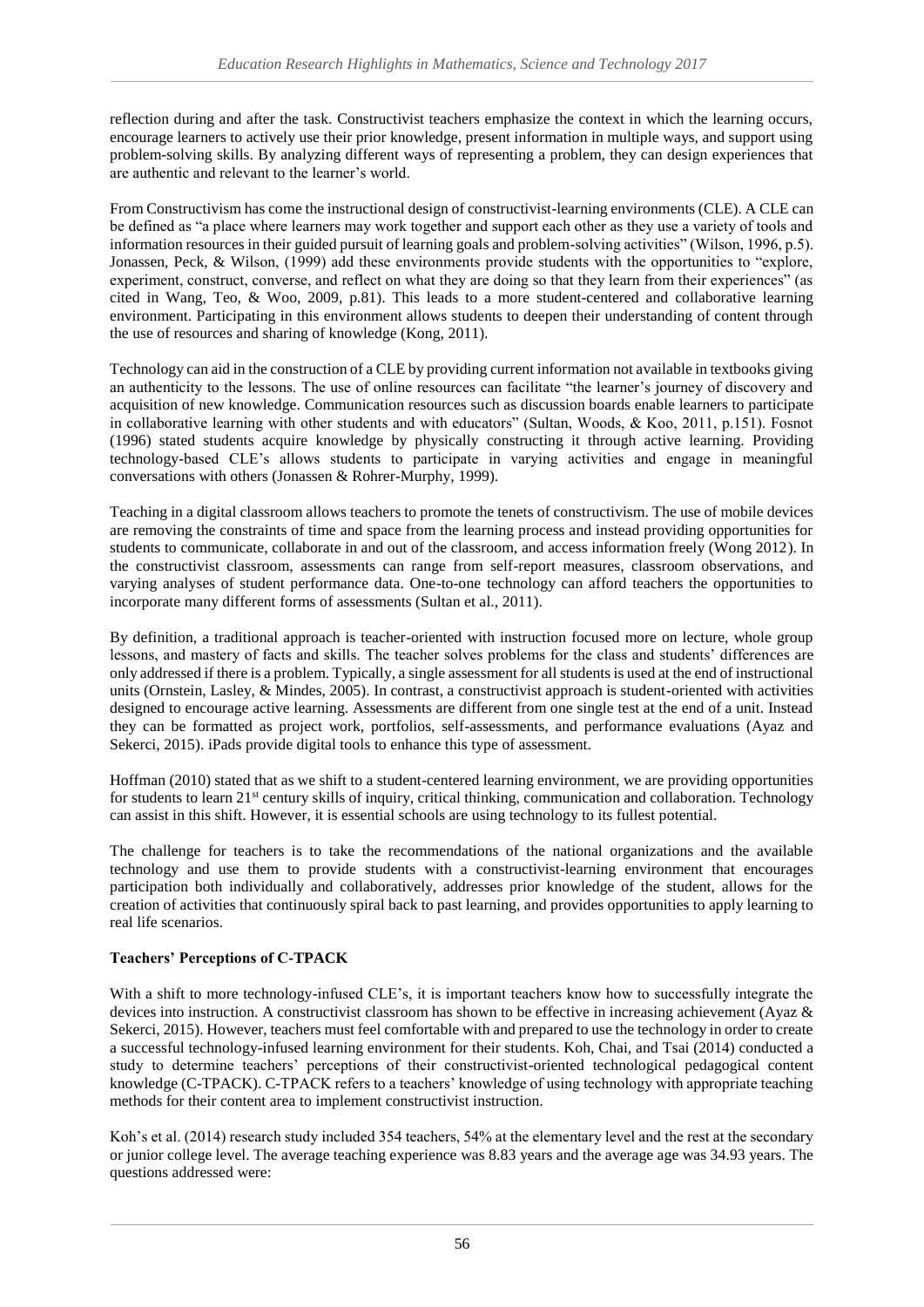- 1. What are Singapore practicing teachers' constructivist-oriented TPACK perceptions?
- 2. How do teacher demographics (age, gender, teaching experience, and teaching level) and TPACK constructs (C-TK, C-PK, CK, C-PCK, TCK, and C-TPK) predict practicing teachers' constructivistoriented TPACK (C-TPACK)? (p.187)

In order to create the survey, Koh, et.al., examined Jonassen, Howland, Marra, and Crismond's (2008) principles that relate to an information and communications technology (ICT)- supported constructivist learning environment. The five principles included students actively manipulating objects and observing results, reflecting and articulating their personal understandings of their observations, engaging in authentic tasks based on real world problems, intentionally setting goals for learning and planning problem-solving processes, and collaborating to problem-solve within their classroom community. Technology can serve as a tool to support these principles to encourage our students to be engagers and facilitators of thinking.

Koh et al. (2014) used these five dimensions and the seven-construct TPACK framework developed by Mishra and Koehler (2006) to assist in the creation of their teacher survey. The seven constructs included the following:

- 1. Technological knowledge (TK) knowledge of technology tools
- 2. Pedagogical knowledge (PK) knowledge of teaching methods
- 3. Content knowledge (CK) knowledge of subject matter
- 4. Technological pedagogical knowledge (TPK) knowledge of using technology to implement teaching methods
- 5. Technological content knowledge (TCK) knowledge of subject matter presentation with technology
- 6. Pedagogical content knowledge  $(PCK)$  knowledge of teaching methods with respect to subject matter content
- 7. Technological pedagogical content knowledge (TPACK) knowledge of using technology to implement constructivist-teaching methods for different types of subject matter content

The researchers then added the constructivist-oriented component to the seven constructs to create C-TK, C-PK, C-CK*,* C-TPK, C-TCK, C-PCK, and C-TPACK to address the responses of the survey.

Koh's et al. (2014) survey collected teachers' reported abilities of incorporating technology into a constructivistlearning environment. It was designed on a Likert scale where 1- strongly disagree, 2 – disagree, 3- slightly disagree, 4 – neither agree nor disagree, 5 – slightly agree, 6 – agree, 7 – strongly agree. They found teachers rated themselves as highly confident of their content knowledge (CK) with a mean of 5.84, their ability to provide constructivist instruction (C-PK) with a mean of 5.56, and their ability to provide constructivist instruction specific to their content area (C-PCK) with a mean of 5.43. However, when the survey added technology into the equation, the confidence level dropped. Teachers rated their ability to use technology tools to create a constructivist instruction (C-TK) with a mean of 5.17, their use of technology to teach their content area (TCK) with a mean of 5.20, their use of technology in their teaching to create constructivist instruction (C-TPK) with a mean of 5.20, and their knowledge of technology to create constructivist instruction in their content area (C-TPACK) with a mean of 4.86. The teachers' surveys showed they were confident in implementing constructivist-oriented instruction but revealed their struggles were in the areas of ICT-driven constructivist-oriented instruction.

After reviewing the responses to the survey in regards to their confidence in the seven constructs, Koh et al. (2014) then turned to analyzing the results by teacher characteristics. They found a small negative correlation between age with TPACK constructs and teaching experience with TPACK constructs. They also found males rated themselves higher (small effect size) in constructs that had technology as a component. In addition, primary teachers rated themselves lower (small effect size) in the construct of C-TPACK than secondary and junior college teachers.

Some possible explanations of Koh's et al. (2014) finding are that more experienced teachers, who had a lower perceived C-TPACK, are more influenced by the exam driven school system that has traditionally been focused on the dissemination of knowledge and facts rather than a constructivist approach. Also, primary teachers, who perceived themselves as lower than other participants in C-TPACK, may be at a disadvantage solely due to the fact they teach multiple subjects at the elementary level. Secondary and junior college teachers typically focus on only one content area and thus may be more confident with C-TPACK.

Koh et al. (2014) concluded that this study could give insight into how school districts could provide professional development to assist teachers with technology implementation in the classroom. First, professional development needs to go beyond teaching constructivist instruction in general to more specific training of how to address ICT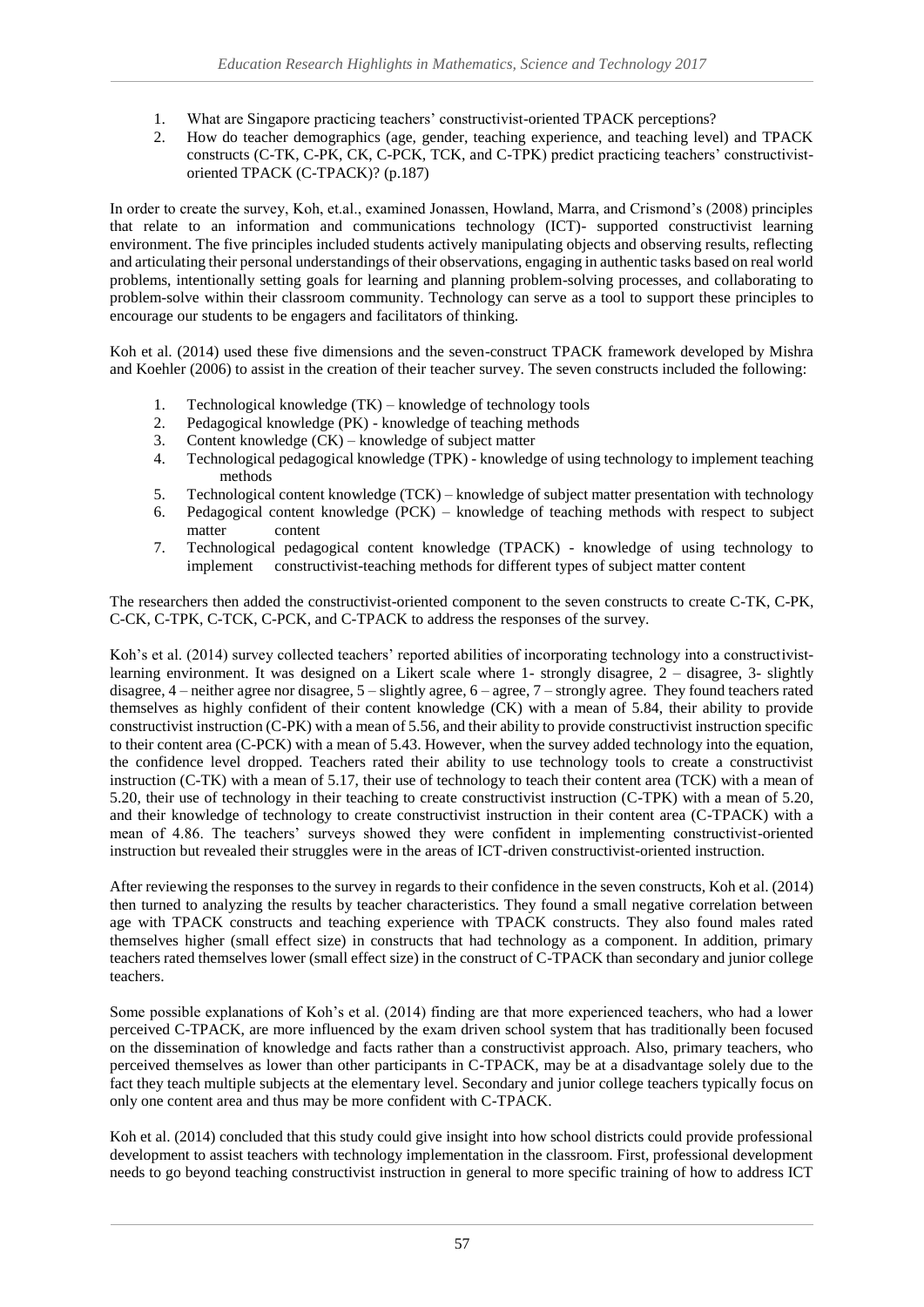in a constructivist context. Greenhow, Dexter, and Hughes (2008) stated teachers focus their technology integration on how to represent content. However, Windschitl (2002) stressed teachers must learn how to instead focus on facilitating student learning through authentic problem-based tasks and creating opportunities for classroom discourse. Teachers need to have a strong C-TPACK in order to create a technology-infused constructivist-learning environment.

#### **Constructivism and Technology in the Classroom**

Overbay, Patterson, Vasu, and Grable (2010) found teachers who leaned toward a constructivist approach in the classroom and thought the technology could be used as a tool in a student-centered environment were more likely to report using technology. "With the rapidly changing landscape of the K-12 classroom, asking questions about the relationship between constructivist practice and the use of classroom technologies seems more important than ever" (p.104). As a result, teachers that adhere to the constructivist theory would use technology to engage students and to encourage them to find meaning in the material versus memorization of facts. The tools would be used for knowledge construction rather than drill and practice focused on skills.

Overbay et al. (2010) researched the IMPACT model of technology integration, designed to promote studentcentered learning, being used in North Carolina schools. This model was designed to provide teachers and media and technology personnel the opportunity to collaborate as they developed a student-centered environment focused on 21<sup>st</sup> century learning. The project examined the relationship between teachers' level of constructivism and their reported use of technology in the classroom. One of the research questions was "What was the relationship among individual-level variables (e.g. sex, years of experience, and subject taught) and technology use, and do they interact significantly with level of constructivism in predicting technology use" (p.106)? Overbay et al. used The Activities of Instruction (AOI) survey to measure the amount of constructivist practices that were occurring in the North Carolina schools. This survey was developed to consider constructivist practices when describing classroom activities of teachers at different grade levels.

Overbay et al. (2010) found teachers' reported level of constructivist practice had a significant positive association with their level of reported technology use. After studying the other variables, they found the best predictor of teachers' reported technology use was the level of constructivism. They interpreted this to state, "teachers who use constructivist activities are also willing to incorporate technology into routine student-centered activities" (p.116). As school districts strive to find the most effective ways to implement technology, training teachers on how to create a constructivist- learning environment may result in classrooms that are actively incorporating technology into lessons.

# **Computer Technology in the Mathematics and Science Classroom**

Mobile devices, specifically the iPad and other tablet-style devices, are the most recent in a long line of technology tools made available for classroom implementation over the past decades. Computer technology (CT) and computer assisted instruction (CAI) have been a part of the learning environment for quite some time and is only growing. By 2001, US public schools housed more than ten million computers and 87% of classrooms offered Internet access (Hernandez-Ramos, 2005, as cited in Holden, Ozok, & Rada, 2008). Now, years later, the issue is no longer access to technology but how can we use it to promote student learning and achievement (Holden et al., 2008). Is mobile technology a viable option for increasing learning and achievement? Past studies on computer technology seem to support answering that question positively (Bayraktar, 2002; Li & Ma, 2010).

The use of computer technology in education has been researched for the last few decades, and numerous studies and meta-analyses have been completed on the effects of CAI and CT use on achievement in the mathematics and science classrooms (Bayraktar, 2002; Li & Ma, 2010).

# *Computer Technology in the Mathematics Classroom*

Li and Ma (2010) conducted a meta-analysis of the effects of computer technology on K-12 students' mathematics learning. The research encompassed 46 studies involving 36,793 learners. This meta-analysis included studies providing research findings on the numerous implementations of computer technology now being used in the classroom.

The research gleaned from the 46 primary studies showed an overall small, positive effect (0.28) of CT on mathematics achievement. Of the 85 effect sizes found, only seven showed a negative effect on mathematics achievement. Li and Ma (2010) sorted the technology use into four types- tutorial, communication media,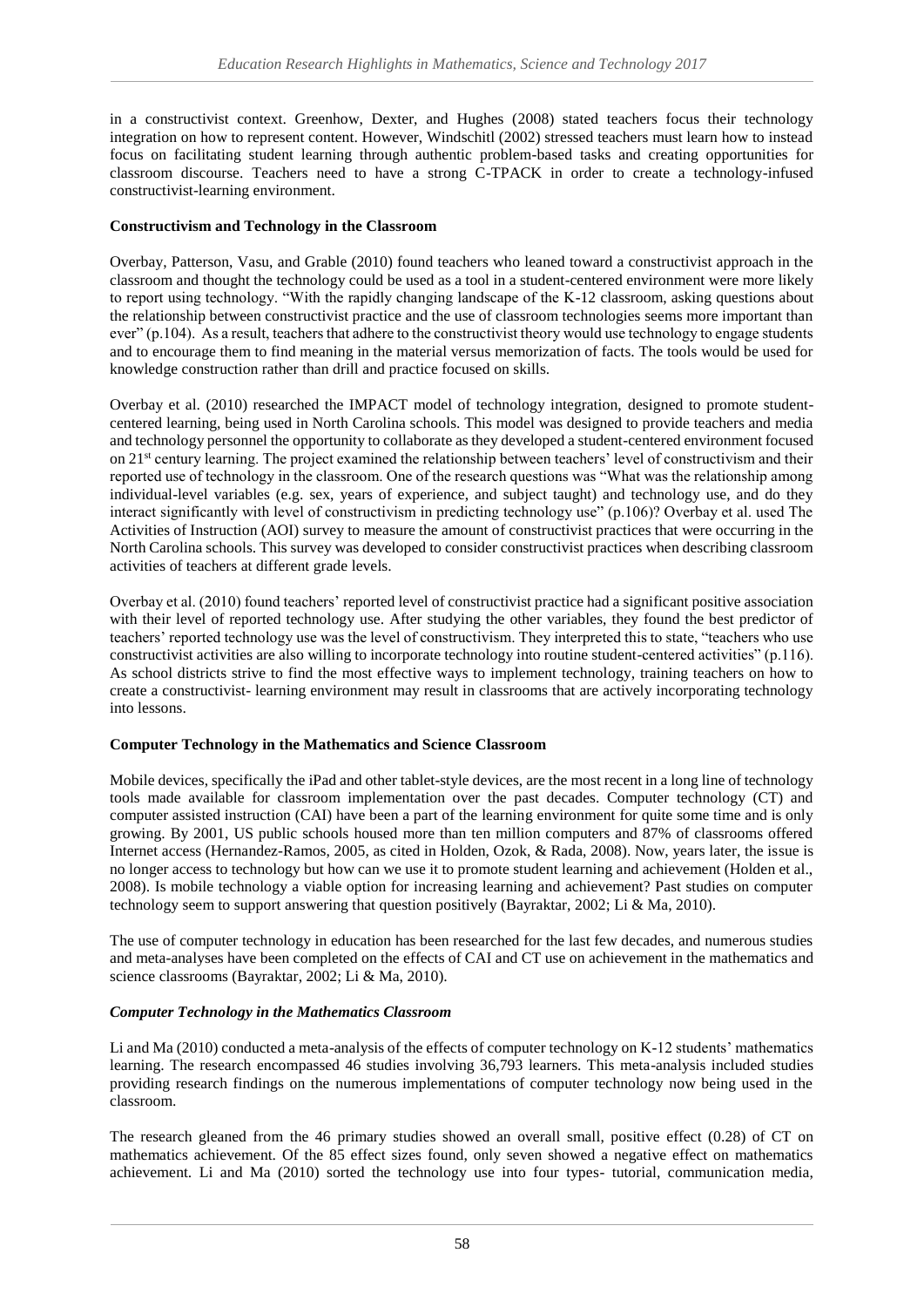exploratory environment, and tools. The findings showed the types of technology use had no effect on mathematics achievement of students. However, the meta-analysis found large effects with certain teaching styles. When analyzing the data, they categorized the studies into two pedagogical approaches- traditional and constructivist teaching. To make the classification, they defined a traditional style as one that is teacher-centered with wholeclass instruction whereas a constructivist style is student-centered with discovery-based and problem-based learning, and situated cognition based on constructivism. They found there was a large effect with CT use in a constructivist environment rather than a traditional one (1.00). "When used in settings where teachers practiced constructivist approach to teaching, technology had much stronger effects on mathematics achievement than settings where teachers practiced a traditional approach to teaching" (p.228).

In conclusion, Li and Ma (2010) found CT had positive effects on mathematics achievement when analyzing 46 different studies. In addition, they found one of the largest positive effects (1.00) came when teachers used a constructivist approach, by adding techniques such as inquiry-based and problem-based instruction when implementing technology in the classroom.

# *Computer-Assisted Instruction in the Science Classroom*

Bayraktar (2002) conducted a meta-analysis on the effectiveness of computer-assisted instruction (CAI) on student achievement in the secondary and college science classroom by comparing CAI instruction with traditional instruction. Computer-assisted instruction is the use of computers in the classrooms to aid in the teaching and learning process. The purpose of the analysis was to determine the overall effectiveness of CAI in physics, chemistry, biology, general science, and physical sciences.

After including 42 studies that produced 108 effect sizes, Bayraktar (2002) first examined the overall effects of CAI on achievement in science. Of the 108 effect sizes, seventy of the effects were positive for the CAI group being more effective, 38 were negative meaning the traditional instruction was found more effective, and one study showed no difference.

Bayraktar (2002) next analyzed the different CAI implementations and found the most effective use of CAI was simulations and the second most effective was tutorial. Using CAI for drill and practice in the science class actually had a negative effect on achievement. Other implementations that were found more effective were software developed by the experimenter/teacher rather than commercial software and using the computers as a supplement to instruction rather than a replacement for regular instruction. There was no difference in effect size when examining the school level, and CAI was most effective when the duration of use was four weeks or less. Overall, Bayraktar (2002) determined the best implementations for CAI were to use it as a supplement to traditional instruction.

# **Mobile Devices**

The issue that now arises is to determine if the success of computer technology on raising achievement has translated to success of mobile devices. Within the classroom, there has been a move in the past few years from computer technology to mobile devices, including iPads and Android tablets. According to Kiger, Herro, and Prunty (2012), as these devices become more prevalent, schools are using them to improve student engagement, collaboration, communication among peers and teachers, and to move learning past the walls of the classrooms. For instance, students are using them on field trips to enhance learning outside of the school building. These devices are a cheaper option to computers and provide teachers a viable way to enhance learning. However, this movement should be approached with caution. Melhuish & Falloon (2010) warn the device should not become the focus in this situation. Instead, "our focus must remain on the way mobile learning can be integrated into effective, evidence-driven, innovative practices, so that the learner is empowered and enriched by the learning experience" (p.13). The researchers go on to state five benefits mobile devices can bring to the classroom. Portability of the device allows students the ability to learn beyond the school desk. The devices are affordable allowing for a larger number of users. They also allow for situated learning opportunities that promote collaboration with others enhanced by the use of cloud-based computing. The ease of connectivity allows participants to interact with others. Finally, the mobile devices offer the ability to individualize a learner's experience.

Melhuish and Falloon (2010) specifically speak of the mobile device, the iPad, and its potential uses in the classroom. When revisiting the five benefits, the iPad is not only portable but has many of the functions of a computer without the costs of a computer that has the same computing power. The iPad's functionality also allows for a constructivist-learning environment as it promotes collaboration and can provide authentic tasks for students to explore. Its connectivity feature allows students to communicate synchronously or asynchronously in online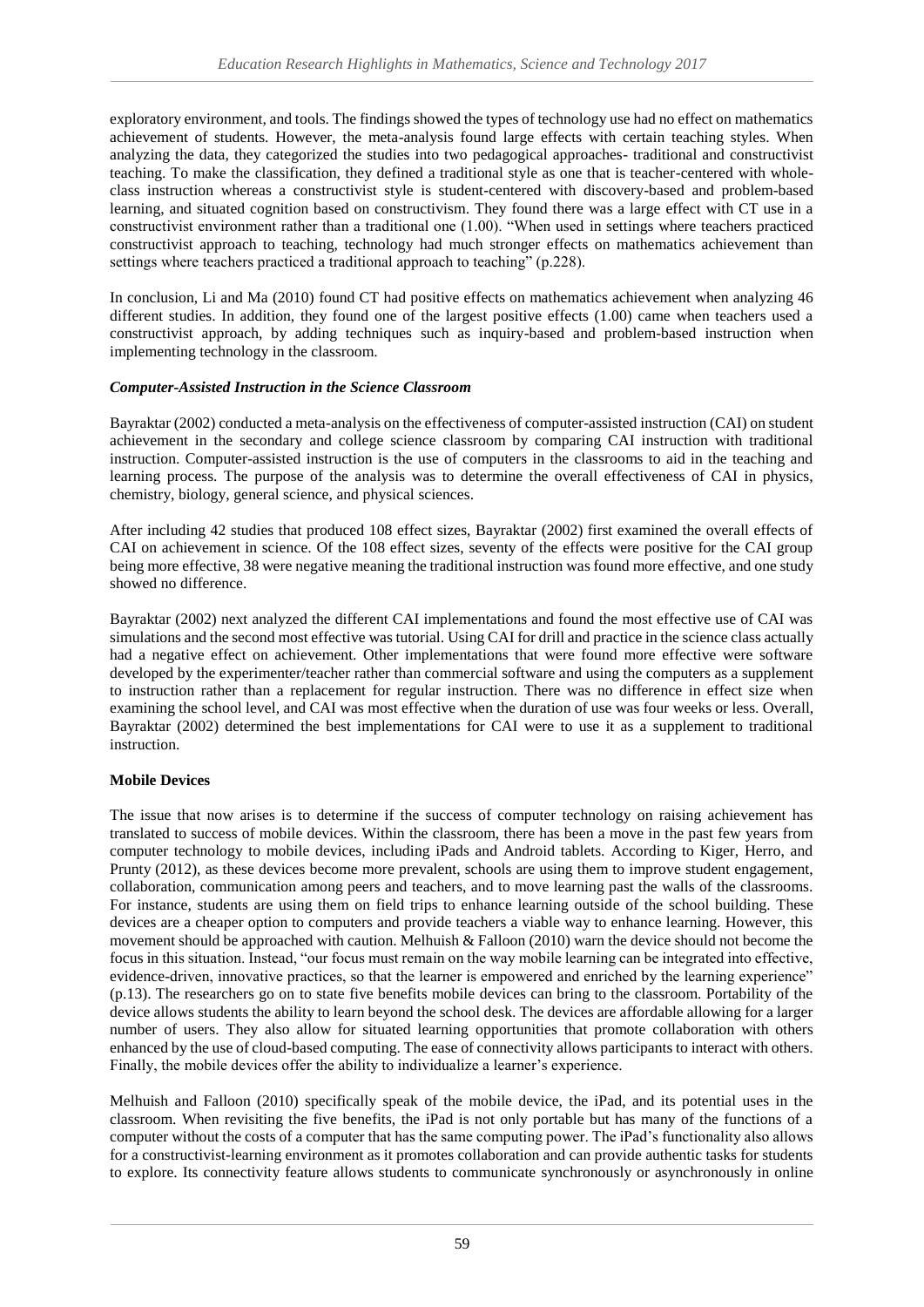learning communities. Finally, teachers are able to use the multiple functions, such as the plethora of apps; to create individualized learning opportunities for students.

The search for apps to use in the classroom can be overwhelming to teachers. According to Larkin (2014), although there are many apps available, teachers must determine which are of high quality and will promote understanding of the content rather than essentially being flash cards in a digital format. The information given in the app store is often not enough to make those decisions resulting in frustration of teachers with locating appropriate technological tools for instruction. In the area of science, the iPad apps can provide an experience student cannot receive from traditional resources. For instance, in the area of life science, there are many apps that allow students to examine the brain and cells by rotating and zooming in on key components to create a better understanding of the workings of the human body than still pictures in a textbook can provide (TCEA, 2016). Beyond apps, there are other technological resources for teachers to use in the classroom with the iPads. Hohenwarter and Preiner (2007) discussed Geogebra, a dynamic geometry software, which allows students to view concepts through two representations, graphically and algebraically, to help develop a deeper understanding of the mathematics being studied. This program is available for use on the iPad giving students a virtual way to explore mathematics.

As the push for mobile devices continues, schools must ensure the use of the iPad is based on sound researchbased practices. However, limited research is available to show the effects of this mobile device on student achievement. The following address some of the studies involving the iPads in educational settings.

## *iPad Use in a University Setting- Mathematics Classroom*

As mentioned earlier, Fisher et al. (2013) noticed a deficiency in research that addressed the usage of iPads in the classroom. As a result of this, the researchers completed a project in a university setting by studying the use of the iPads versus laptops in a business calculus classroom. They based their research on Vygotsky who "recognizes that the process of learning is inherently social and our interaction with others is central to our development as a learner" (p.167). They also relied on activity theory when collecting data by focusing on collaborative learning rather than individual learning. They looked at how the iPads were being used as students interacted in groups. Data was collected through observations, focus groups, and surveys. Through coding of the observations, they found there were three tiers of how the technology was used: multi-use, multi-view, and single-use. Multi-use involved multiple students using one device to complete activities. Multi-view involved one student sharing his work on the iPad with other students. In the case of single-use, the students discussed their work on the iPad but did not show the evidence to others. Through the surveys and focus groups, Fisher et.al. determined how students were using the technology during the instructional unit.

Fisher et al., (2013) found through the observations that students with iPads incorporated them in almost all interactions with other students whereas the laptops were only brought into this type of learning environment approximately half the time. The iPad group was more willing to share screens and look at each other's devices during the learning. Another difference found was 7.5% of the time the laptop group was off task compared to 0.8% of the iPad group. The openness of the iPad screen and the inability to have multiple windows open may have contributed to this result. The surveys showed students felt the iPad was more conducive to showing work and justifying their actions to groups and the class. Survey responses showed 82% of the iPad group used the technology to show information to classmates versus only 47% of the laptop group. Also, 53% of iPad group took advantage of the device for reading materials but only 16% of the laptop group used it for this reason.

Fisher et al., (2013) found iPads could be used not only for calculations but also for collaboration among students. It enabled the participants to explain their reasoning behind how they solved a problem and to share and defend their work to their peers. The Common Core State Standards (CCSSI, 2010) for mathematical practice states students will "construct viable arguments and critique the reasoning of others" (p. 298). They found students benefited from sharing their knowledge by being the teacher for others. This helped to strengthen their understanding of the mathematical content. The iPads served "as a public center of communication in which multiple students can view, discuss, and interact with the device simultaneously" (Fisher et al., 2013, p.176).

As more emphasis is placed on creating constructivist-oriented learning environments that encourage rich discussions among participants, this study was beneficial because it is one of the first to focus on how iPads can be used to enhance collaboration and communication in the classroom beyond the abilities of a laptop. This new technology revealed the many benefits to incorporating it into a student-centered learning environment at the college level. More research will need to be completed to find if its benefits transfer to the K-12 level of education.

# *iPad Use in the Fifth Grade- Mathematics Classroom*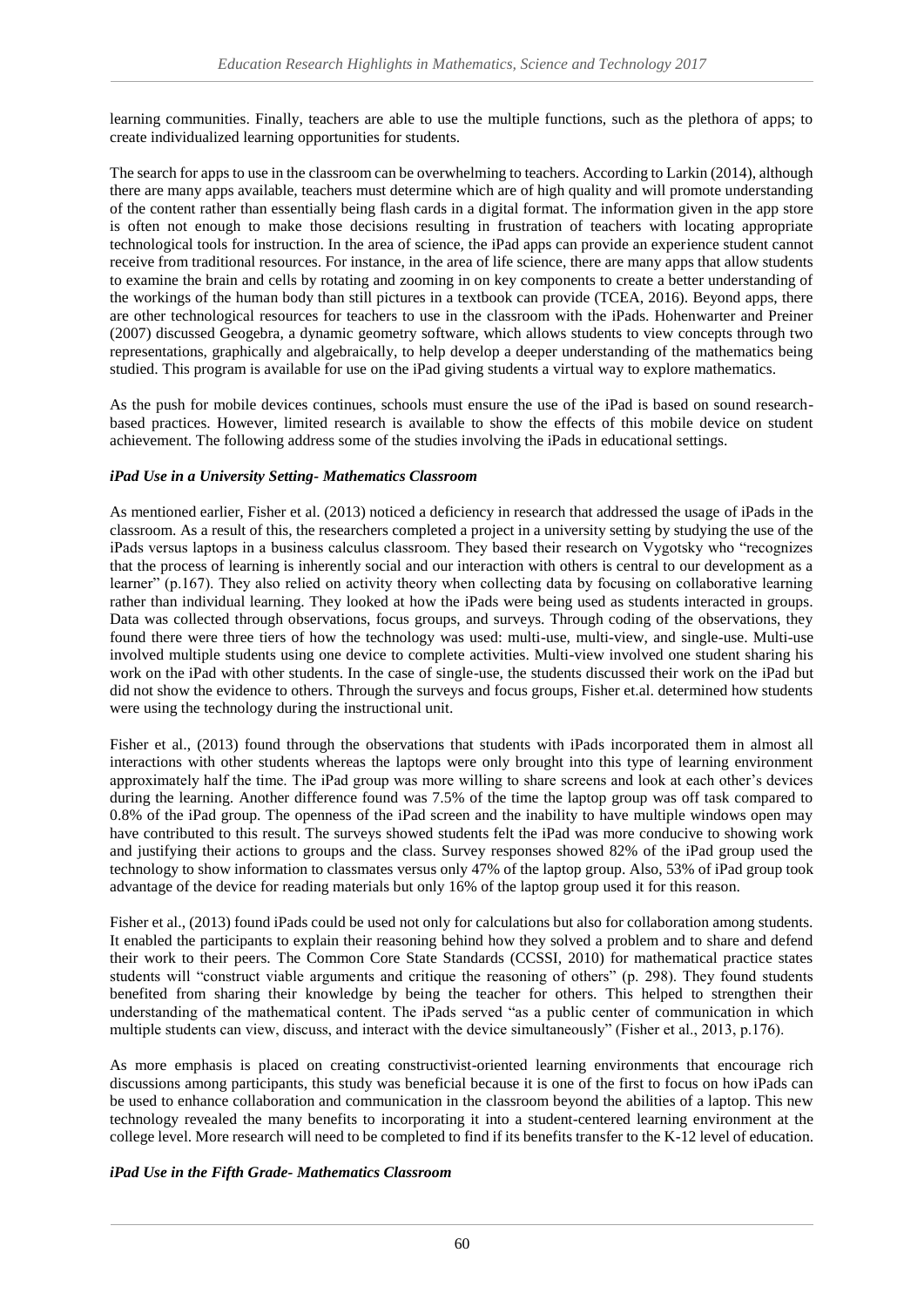Castelluccio (2010) found teachers are beginning to use the iPads to engage, introduce, practice, and reinforce learning concepts. Castelluccio stated, "The iPad has specialized applications in which multiple sense (e.g., auditory, visual, and tactile) are incorporated; the use of multiple sensory inputs has been shown to reinforce student learning and to achieve a variety of mathematics objectives" (as cited in Carr, 2012, p.270). To add to the scholarly research, Carr (2012) completed a study with fifth-graders researching if iPads affected mathematics achievement when used for game-based learning.

Carr's (2012) quasi-experimental study was conducted with two 5<sup>th</sup> grade classes in which the experimental group used the iPads as one-to-one computing devices daily during mathematics class for nine weeks. A pretest/posttest was used to analyze if the iPads had a positive effect on student achievement. Using ANOVA to analyze the data, the experimental group saw a 6.74% increase in pretest to posttest scores whereas the control group saw a 6.67% increase. This difference was not large enough to be deemed significant.

Carr's (2012) findings showed iPads did not have a significant influence on students' mathematics achievement. When listing limitations, she stated students in the study had limited access of the iPads, which may have played a role in the findings. Carr's research highlighted some of the issues of technology availability and the possible impact it has on instruction. Suggestions for future research were to conduct studies where the students have 24 hour access to the technology, increase in the intervention duration, using a larger sample size, and collecting qualitative data. Carr stated the verdict for one-to-one devices has been mixed thus far. As more implementation occurs, more studies are needed to determine the benefits of iPad use in the mathematics classroom.

# *iPod Touch Use in the Third Grade- Mathematics Classroom*

With limited research on iPad use to examine, one study that can provide a glimpse into its usefulness is Kiger's et al., (2012) research with third grade mathematics achievement using the iPod Touch technology. Although the iPod Touch has limited capabilities compared to the iPad, it has similar technological features. This nine-week project used iPods to promote a mobile learning intervention (MLI) to practice multiplication skills through multiple available math apps. The following research questions were addressed.

- 1. Does participation in the MLI explain a significant amount of variation on a post-intervention multiplication test controlling for several covariates including prior student achievement? If so, what is the influence of the intervention relative to the control variables?
- 2. Does participation in the MLI explain a significant amount of variation on the most difficult postintervention multiplication items controlling for several covariates, including prior student achievement? If so, what is the influence of the intervention relative to the control variables? (p. 64)

Kiger's et al. (2012) study was conducted in four classrooms in which two practiced math facts by using flash cards each day and the other two practiced using math apps downloaded onto iPod Touches. The findings showed the MLI students outperformed the other students on the multiplication posttest with the effect size being a significant 0.22 indicating a small effect. "MLI participation was the most influential 'explainer' of test performance excepting the pretest" (p. 75).

The Kiger et al. (2012) study in contrast to Carr (2012) showed a positive effect on student's mathematic achievement. With multiple studies finding conflicting results, this reinforces the need for more research of its use in the classroom.

# *iPad Use in the High School- Science Classroom*

Physics courses enable students to apply the mathematics they have learned in meaningful ways. Students use analytical skills to solve word problems that can represent real world situations and begin to understand the background of many of the technological advances we use today. Success in physics can help open the doors to many STEM careers for our students. The question in the next study was whether iPads could facilitate that success. Through a project called iPad Enhanced Active Learning (iPEAL), Van Dusen & Otero (2012) set out to determine the effects iPads would have on students' interactions with and relationships to physics. The study was conducted with five high school physics classes consisting of approximately 140 junior and senior level students. The project provided a classroom set of iPads and activities designed to supplement the traditional physics assignments. For example, the students used the iPads to create screencasts of how to solve problems from the textbook.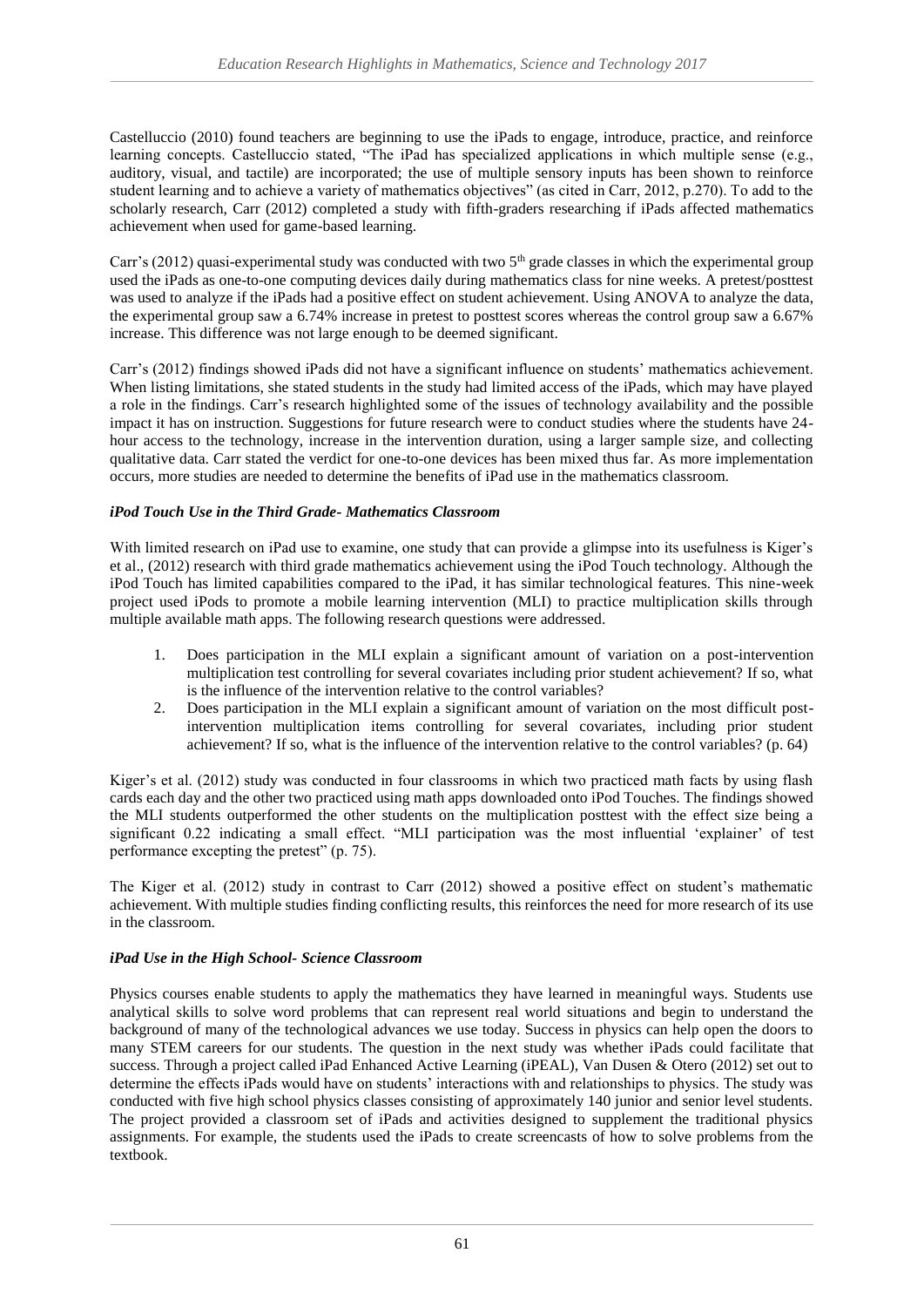Van Dusen and Otero (2012) based their research on the idea that if a learner is actively engaged in something personally meaningful, then learning is more likely to occur. The study was focused on providing a positive experience in physics class by incorporating the iPads into instruction. Through the use of field notes, artifacts, video recordings, student surveys, and student interviews, the researchers found the iPads had an effect on four specific areas. First, by using iPads for data collection, analysis, and collaboration, the students were able to construct their own learning based on evidence they collected rather than knowledge from the teacher or book. Secondly, the iPads created excitement for learning and students began to come to work on physics projects outside of class time. Thirdly, the iPads increased student agency as students used the screencasts to take more responsibility for their own learning. Finally, students experienced an impact on their social status of being a member of this learning community as others verbalized a desire to be part of their learning community.

Van Dusen and Otero (2012) concluded the iPads created an environment that promoted a positive relationship between students and physics. This could set up a situation where the students would continue to enroll in future physics courses.

## *iPad Use in a One-to-one Environment*

As schools move to more technology-infused environments, one of the biggest technological changes in education today is the implementation of one-to-one programs. These programs can be loosely explained as every student having their own device such as a laptop, iPad, or another tablet device to be used at home and school; however, the school largely defines the organization of that implementation. Penuel (2006) stated the policies vary among institutions. Some may have all students buy the same device, while others may have devices student rent or lease for the school year. Others may have students check them in and out each school day but not take them out of the school building. Another option is to follow a bring your own device (BYOD) policy where students may choose the best option for them. However, in each case, there are three common characteristics: students each have a device, Internet is provided through wireless access, and the devices are used for academic tasks such as completing homework and assessments and for presentations. Overall, "ubiquitous, 24/7 access to computers makes it possible for students to access a wider array of resources to support their learning, to communicate with peers and their teachers, to become fluent in their use of the technological tools of the 21<sup>st</sup> century workplace" (p.332).

#### *One-to-one Tablet Initiative Private Middle School Program*

Oliver and Corn (2008) completed a study to measure differences in students' technology use and skills after a one-to-one tablet initiative with middle-school students. In this research project, participants were students in the sixth through eighth grade at a private middle school in the US who completed a survey before and after participating in a one-to-one program for a year. The survey asked questions about how satisfied they were with technology use at their school, their technology experiences in the classroom, how it was used in the different content areas, and their technology skills. A control group also completed the surveys, as well. The researchers completed observations of the classrooms to collect data on how the technology was being implemented.

Oliver and Corn (2008) found students in the one-to-one group were more satisfied with the technology use at their school, more time was spent in class using technology, and significantly more frequent use of technology in the mathematics and science classes. Observations showed more project-based learning, teachers acting as coaches, and student-centered projects assigned. However, teacher-centered instruction was still the most common approach to teaching in the classroom. Even with one-to-one technology, teachers were still not using them to create learner-centered environments that would encourage collaborative learning.

# *One-to-one iPad Initiative PreK-4 th Grade Program*

One-to-one technology integration is appearing not only at the secondary and university level, but also in our elementary schools. Milman, Carlson-Bancroft, & Boogart (2012) analyzed the implementation of a one-to-one iPad program at a PreK-4<sup>th</sup> grade school. They researched how teachers and students were using the iPads for teaching and learning, specifically how they were being used for differentiation and how they were used across content areas.

Milman's et.al. (2012) mixed methods study collected data by completing 68 observations for a total of 50 hours, and by collecting surveys. Although the study is in the preliminary stages, they have found the use of iPads have netted the following results. Student engagement has been very high and helped with attention issues of the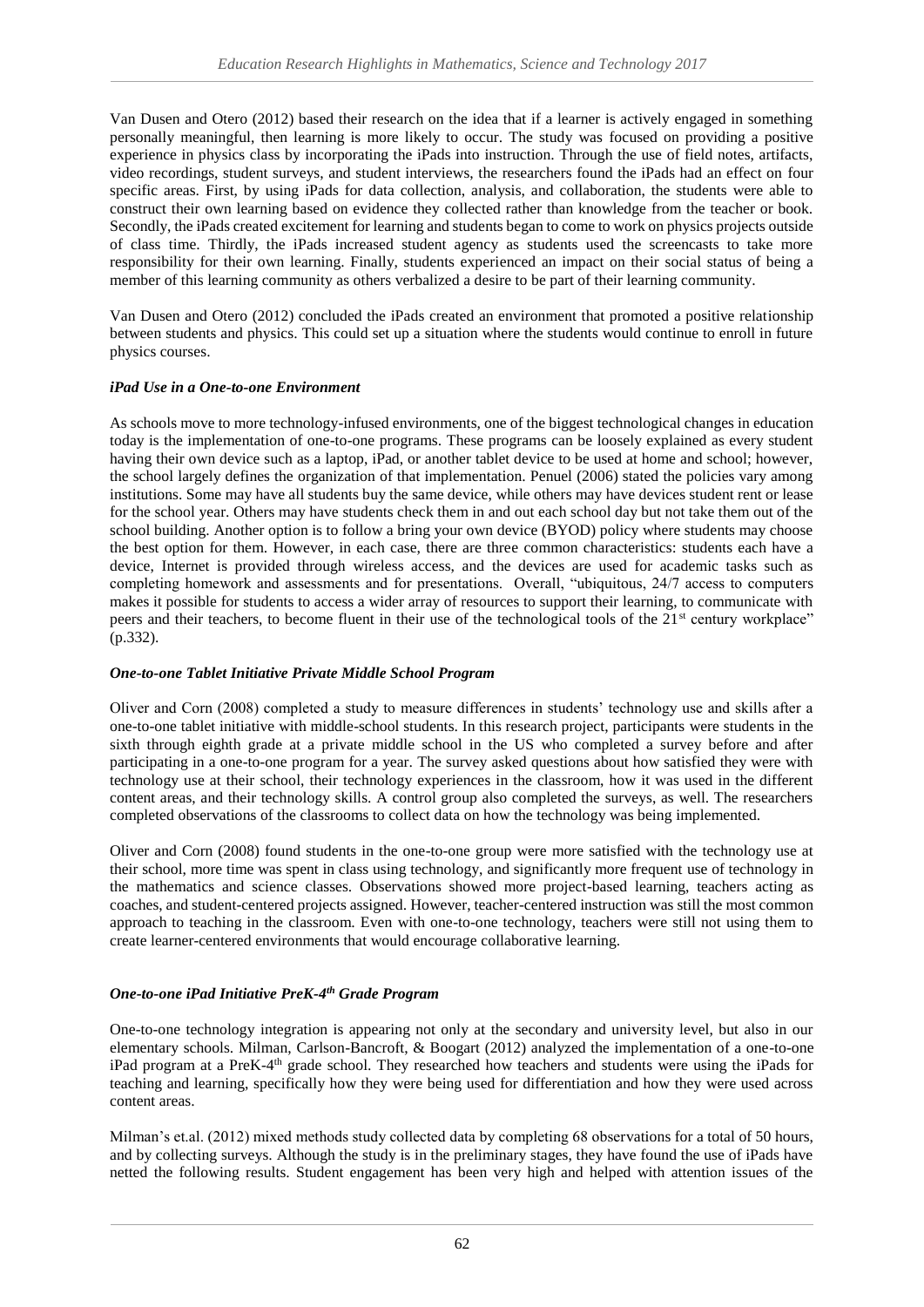students. Even after months of use, students were still excited to participate in lessons that incorporated the iPads. Also, the observations showed teachers taking a facilitative approach to teaching when the iPads were in use. Students showed a collaborative spirit as they assisted each other with activities. Finally, all teachers were able to use the iPads to differentiate instruction in their classrooms. Overall, the iPads were being successfully incorporated into instruction to provide for an engaging, personalized learning experience.

#### *One-to-one iPad Initiative Private Middle/High School Program*

Heinrich (2012) at the Longfield Academy in Kent, England conducted research of the students at the school who were participants in a one-to-one iPad initiative. The school has approximately 960 students in year 7 to year 13 and 76% of the students have iPads. The school's goal of the one-to-one program was to provide students with engaging lessons, the ability to use technology in every lesson, and for the technology to improve learning. The academy's research done prior to the one-to-one implementation showed iPads were a significant tool to support learning (Learning Exchange, 2011), students preferred it to a laptop and it aided learning (Gliksman, 2011), the device was beneficial for note taking (Vrtis, 2010), and encouraged group collaboration (Garcia & Friedman, 2011). Heinrich pointed out most of the research available was based on class sets of the devices rather than a oneto-one setting. Their study strived to determine the implications of all students having their own device. Surveys were collected from students, teachers, and parents to determine the success of the program.

Heinrich (2012) first found the implementation of the iPads into instruction to be abundant. 84% of students reported iPad use in one to ten lessons per week with 27% of those stating use in 6 to 10 lessons per week, and 12% reporting iPad use in the majority of lessons. Teachers corroborated those numbers by 80% reporting use in 1 to 10 lessons, 38% in 6 to 10 lessons, and 17% using the technology in the majority of their lessons. It was found the majority of the lessons were in English, math, and science and determined offering these devices in a one-toone environment played a significant role in how much the devices were being used.

Heinrich (2012) identified three main implementations of the iPad: researching topics online, using mind-mapping tools, and creating presentations. The devices were also used for traditional activities such as word processing and watching videos. Collaboration was also an aspect used frequently with 42% of students and 52% of teachers reporting the use of collaboration. When students were asked what were the benefits of using an iPad compared to the pre-iPad classroom, some of the responses were easy internet access, making movies, educational games, mind mapping, apps for learning, communication with teachers, creating and delivering presentations, and annotation of texts. Heinrich reported, "There is a clear message that students regard the iPad as a tool that enables them to work more efficiently and thus, by extrapolation, more productively" (p.23). When teachers were asked how the iPads had changed their setting, they stated the personal benefits were the ability to create podcasts, easier lesson planning and sharing of resources. The classroom benefits were creating engaging lessons for students, immediate research capabilities, ease of differentiating instruction and immediate feedback for students of learning.

Overall, Heinrich (2012) found 90% of students reported being happy with the use of iPads for learning and 77% of teachers were happy to regularly use them. Both participant groups felt they could work more effectively with the iPads and their level of collaboration had improved. In the end, it was reported the devices had a significant and very positive impact on learning and teaching, and there was an expectation the impact would be noticeable in future achievement.

#### *One-to-one Laptop Initiative Middle School Setting*

With the lack of studies completed addressing the effect of one-to-one iPads on academic achievement in the middle school mathematics and science classroom, Dunleavy's and Heinecke's (2007) study can be used to shed some light on the benefits of a one-to-one program. They conducted research in a middle school that used Apple iBooks laptops as their mobile devices. The urban school in the study had 972 students in grades six through eight, a percentage poverty of 59.67 and a percentage minority of 87.20. As the students entered sixth grade, approximately one third of the students were randomly assigned to the one-to-one program. The students were allowed to use the devices in every class and take them home during the week. However, devices were required to be left at school on the weekends.

Dunleavy and Heinecke (2007), by using a pretest-posttest control-group design, analyzed the effects of the laptop implementation on eighth graders who had used the technology for two years. The students' fifth grade pre-existing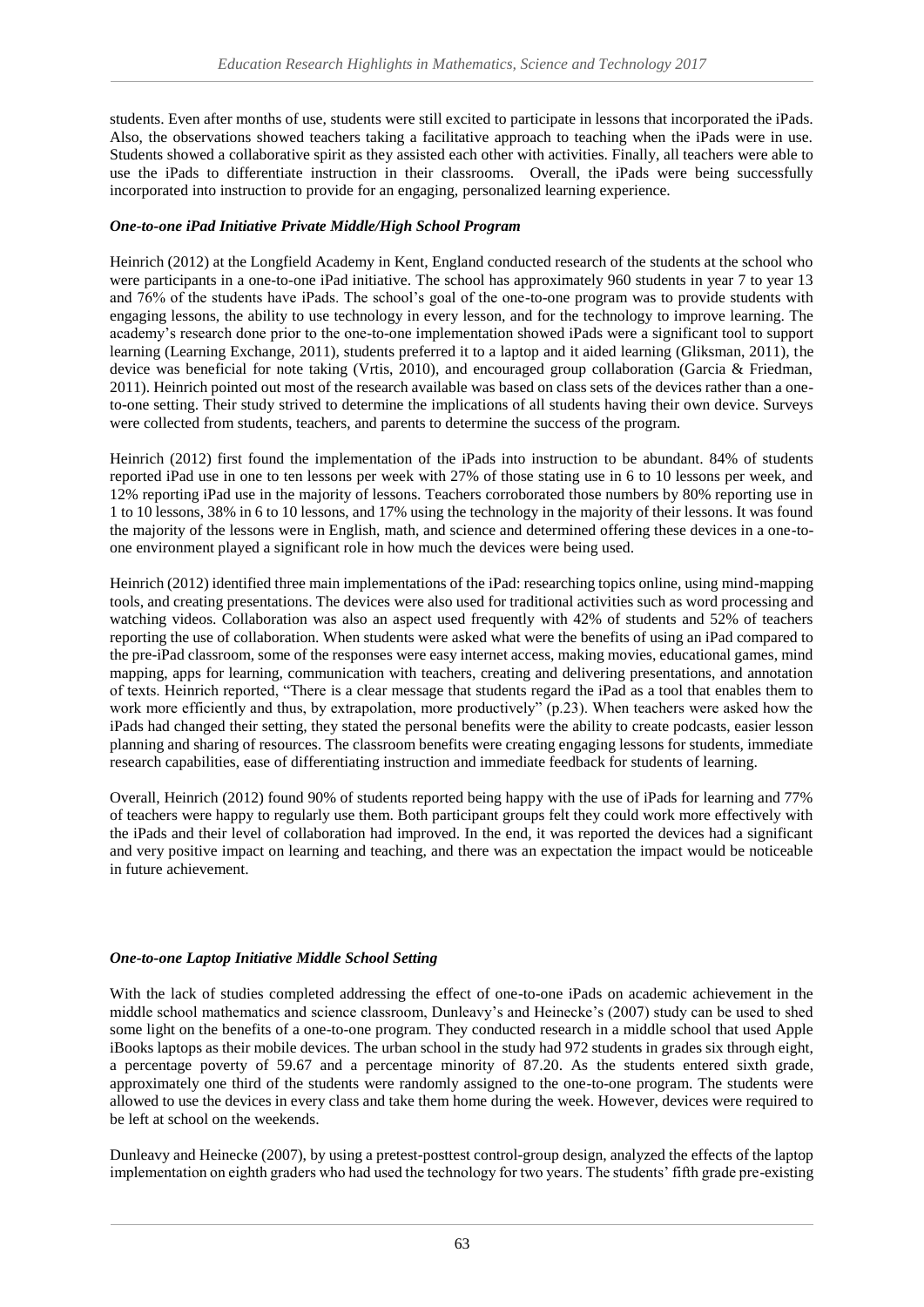mathematics and science achievement scores on the state standardized test were used as the covariate to equate the treatment and control groups. Using ANCOVA, the researchers used the scores on the eighth-grade standardized test to determine any effects as a result of the intervention of the one-to-one program. The participants in their study consisted of 54 students in the treatment group and 113 students in the control group.

Dunleavy and Heineche (2007) had three main findings from the analysis. First, after accounting for differences using the pretest scores, the laptop initiative was found to have a small, significant, positive effect (0.24) on the science posttest scores. Secondly, this effect was found to be more significant for males (0.55) than females (0.04). Finally, in regards to mathematics, the laptop treatment had no significant impact on achievement.

In discussion, Dunleavy and Heineche (2007) brought up some interesting questions to be addressed in future studies. With a significant effect on students' science achievement found, why does that not carry over to mathematics? Was the technology implemented differently in science class or were there possibly more technological resources available for science content? Why was the positive effect in science found to me larger in males than females? Although this study helped to shed light on whether one-to-one programs have a place in education, it also leaves a need for more research in this area.

## **Summary**

Throughout the last decades, technology has flourished in our schools and more emphasis has been placed on creating student-centered environments that follow the tenets of Constructivism. A constructivist style of teaching has been shown to be effective with academic achievement significantly higher for those students learning in a constructivist setting. Ayaz's and Sekerci's (2015) meta-analysis showed strong effect sizes for using a constructivist approach in the classroom, with the strongest effects found at the high school and college level.

Through the use of meta-analyses, Bayraktar (2002) found CAI was significantly more effective than traditional instruction when analyzing 42 studies of high school and college level science classes. Li and Ma (2010) discovered the same results in the area of mathematics and not only did CT have a positive effect on mathematics achievement but it also had larger effects when paired with a constructivist-learning environment.

With the previous studies showing positive effects of a constructivist learning environment and the use of computer technology on mathematics and science academic achievement, more research is now needed to see if that effect translates to the use of iPads in a one-to-one setting. Research has shown the use of iPods positively effected mathematics achievement when used in the classroom (Kiger et al., 2012); however, there have not been large amounts of studies completed on the iPads effects, especially in a one-to-one setting. The research of one-to-one iPads have focused mostly on analyzing students' and teachers' perceptions of the technology and how the iPads are being implemented with little research conducted on actual achievement scores (Oliver and Corn, 2008; Milman et al., 2012; Heinrich, 2014). Research on one-to-one settings with laptops has shown this type of implementation is effective in raising science achievement (Dunleavy and Heineche, 2007).

A key component to a one-to-one initiative, though, is our teachers' abilities to create effective technology-infused classrooms. Koh et al. (2014) showed not all teachers have the strong C-TPACK necessary to successfully implement technology into a constructivist-learning environment, especially those who have been teaching for a long period of time and those teaching at the elementary level. With more and more iPads and tablets appearing in school districts, it is not only imperative that more research be conducted to determine the effectiveness of these technological tools on the academic achievement of our students but that continued professional development be provided for teachers to ensure they have the knowledge needed to incorporate the tools effectively into their mathematics and science classrooms.

#### **REFERENCES**

- Ayaz, M. & Sekerci, H. (2015). The effects of the constructivist learning approach on student's academic achievement: A meta-analysis study. *The Turkish Online Journal of Educational Technology, 14*(4), 143- 156.
- Bayraktar, S. (2002). A meta-analysis of the effectiveness of computer-assisted instruction in science education. *Journal of Research in Technology Education*, *34*(2), 173-188.

Carr, J. M. (2012). Does math achievement h'APP'en when iPads and game-based learning are incorporated into fifth-grade mathematics instruction? *Journal of Information Technology Education: Research, 11*, 269-286. Castelluccio, M. (2010). The table at work. *Strategic Finance, 92*(5), 59-60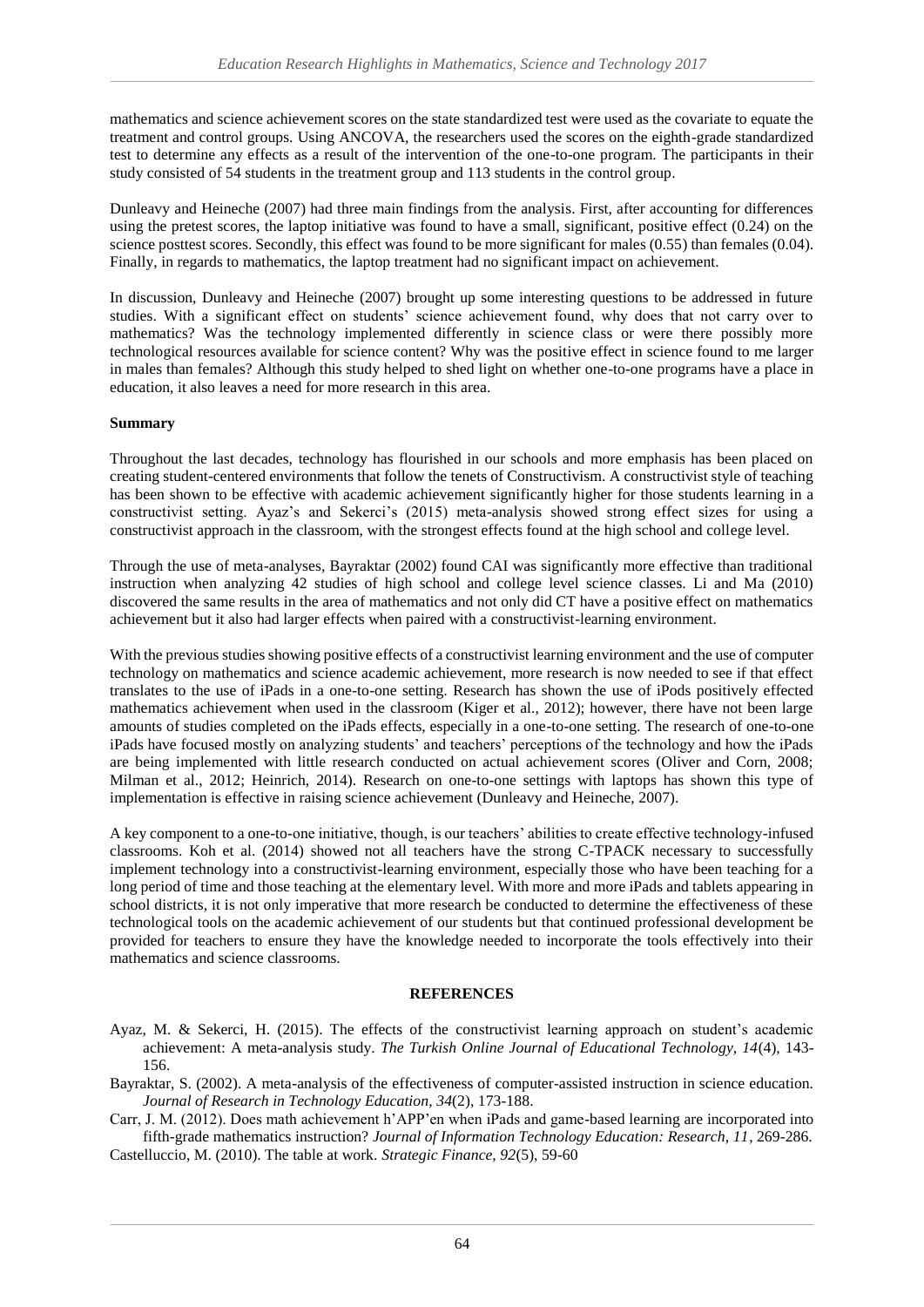- Cavanagh, S. (2008). Federal projects' impacts on STEM remain unclear. Education Week. Retrieved from: http://www.edweek.org/ew/articles/2008/03/27/30stemfed.h27.html.
- Common Core State Standards Initiative (CCSSI). (2010). *Common Core State Standards for Mathematics*. Washington, DC: National Governors Association Center for Best Practices and The Council of Chief State School Officers. http://www.corestandards.org/assets/CCSSI\_Math%20Standards.pdf
- Dunleavy, M. &Heineche, W.F. (2007). The impact of 1:1 laptop use on middle school math and science standardized test scores. *Computer in the Schools, 24*(3/4), 7-22.
- Ertmer, P.A. & Newby, T.J. (1993). Behaviorism, cognitivism, constructivism: Comparing critical features an instructional design perspective. *Performance Improvement Quarterly, 6*(4), 50-72.
- Fisher, B., Lucas, T., & Galstyan, A. (2013). The role of iPads in constructing collaborative learning spaces. *Tech Know Learn, 18*, 165-178.
- Fosnot, C.T. (1996). Constructivism: Theory, perspectives, and practice. New York: Teachers College Press.
- Garcia, E.R. & Freidman, A. (2011). There's an app for that: A study using iPads in a United States history classroom. Paper for Wake Forest University Department of Education.
- Gliksman, S. (2011). What do students think of using iPads in class? Pilot study results. Retrieved from: http://ipadeducators.ning.com/profiles/blog/list?q=Pilot+study.
- Greenhow, C., Dexter, S., & Hughes, J.E. (2008) Teacher knowledge about technology integration: An examination of inservice preservice teachers' instructional decision-making. *Science Education International, 19* (1), 9-25.
- Heinrich, P. (2012). The iPad as a tool for education. Naace Report. Retrieved from: http://www.naace.co.uk/publications/longfieldipadresearch.
- Hernandez-Ramos, P. (2005). If not here, where? Understanding teachers' use of technology in Silicon Valley schools. *Journal of Research on Computing in Education, 38*(1), 39-64.
- Hoffman, J. (2010). What we can learn from the first digital generation: Implications for developing twenty-first century learning and thinking skills in the primary grades. *Education, 38*(1), 47-54.
- Hohenwarter, M. & Preiner, J. (2007). Dynamic mathematics with Geogebra. *The Journal of Online Mathematics and Its Applications.* Retrieved from: http://www.maa.org/external\_archive/joma/Volume7/Hohenwarter/index.html.

Holden, H., Ozok, A., & Rada, R. (2008). Technology use and acceptance in the classroom. *Interactive Technology* 

- *and Smart Education, 5*(2), 113-134. Hossain, M., & Robinson, M. (2011). Is the US plan to improve its current situation in science, mathematics, and technology achievable? *US-China Education Review*, 1-9.
- International Society for Technology in Education. (2013). ISTE standards. Retrieved from: http://www.iste.org/standards/iste-standards.
- Jonassen, D.H., Peck, K.L., & Wilson, B.G. (1999). *Learning with technology: A constructivist perspective*. Upper Saddle River, NJ: Merrill.
- Jonassen, D.H., & Rohrer-Murphy, L. (1999). Activity theory as a framework for designing constructivist learning environments. *Educational Technology Research and Development, 47*(1), 61-79.
- Jonassen, D.H., Howland, J., Marra, R., & Crismond, D. (2008). *Meaningful learning with technology* (3rd ed.). Upper Saddle River, NJ: Pearson.
- Kiger, D., Herro, D., & Prunty, D. (2012). Examining the influence of a mobile learning intervention on third grade math achievement. *Journal of Research on Technology in Education, 45*(1), 61-82.
- Koh, J.H., Chai, C.S., & Tsai, C.C. (2014). Demographic factors, TPACK constructs, and teachers' perceptions of constructivist-oriented TPACK. *Educational Technology & Society, 17* (1), 185-196.
- Kong, S.C. (2011). An evaluation study of the use of a cognitive tool in a one-to-one classroom for promoting classroom-based dialogic interaction. *Computers and Education, 57*(3), 1851-1864.
- Learning Exchange. (2011). iPads in schools: Use testing. Retrieved from: http://learningwithipads.blogspot.com/2012/03/ipads-in-learning-journal-articles.html.
- Li, Q. & Ma, X. (2010). A meta-analysis of the effects of computer technology on school students' mathematics learning. *Educational Psychology Review, 22,* 215-243.
- Melhuish, K. & Falloon, G. (2010). Looking to the future: M-learning with the iPad. *Computer in New Zealand Schools: Learning, Leading Technology, 22*(3), 1-15.
- Milman, N.B., Carlson-Bancroft, A., & Boogart, A.V. (2012) iPads in a preK-4<sup>th</sup> independent school-year 1enhancing engagement, collaboration, and differentiation across content areas. International Society for Technology in Education Conference.
- Mishra, P., & Koehler, M.J. (2006). Technological Pedagogical Content Knowledge: A framework for teacher knowledge. *Teachers College Record, 108*(6), 1017-1054.
- National Council of Teachers of Mathematics (NCTM). (2011). *Technology in teaching and learning mathematics.* Reston, VA: Author.